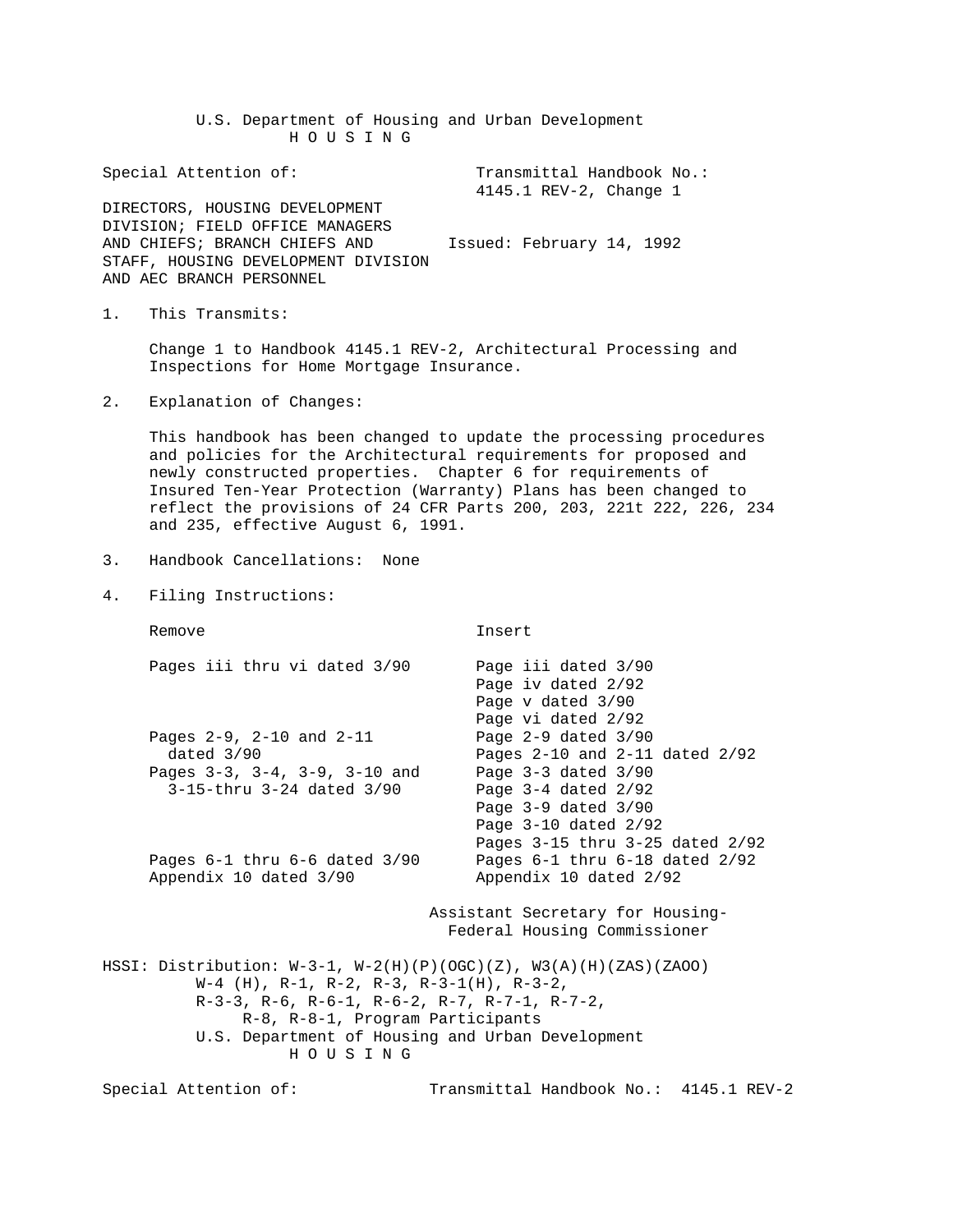DIRECTORS, HOUSING DEVELOPMENT DIVISION; FIELD OFFICE MANAGERS Issued: March 27, 1990 AND CHIEFS; BRANCH CHIEFS & STAFF, HOUSING DEVELOPMENT DIVISION AND AEC BRANCH PERSONNEL

1. This Transmits:

 Handbook 4145.1 REV-2, Architectural Processing and Inspections for Home Mortgage Insurance, dated March 1990.

2. Explanation of Changes:

 This handbook has been revised to include changes that have occurred since March 1987.

3. Handbook Cancellations:

None

4. Filing Instructions:

Remove **Insert** 

Handbook 4145.1 REV-1 Handbook 4145.1 REV-2

dated March 1990.

 Assistant Secretary for Housing- Federal Housing Commissioner

HSSI: Distribution: W-3-1, W-2 (H)(P)(OGC) (Z), W3(A)(H)(ZAS)(ZAOO)  $W-4$  (H), R-1, R-2, R-3, R-3-1(H), R-3-2, R-3-3, R-6, R-6-1, R-6-2, R-7, R-7-1, R-7-2, R-8, R-8-1, Program Participants

Handbook 4145.1 REV-2

 U.S. Department of Housing and Urban Development Office of Housing

 Program Participants and Departmental Staff

March 1990 **Architectural**  Processing and Inspections for Home Mortgage Insurance

4145.1 REV-2

 FOREWORD \*\*\*\*\*\*\*\*\*\*

 The instructions and procedures in this handbook may not be modified without approval of Headquarters.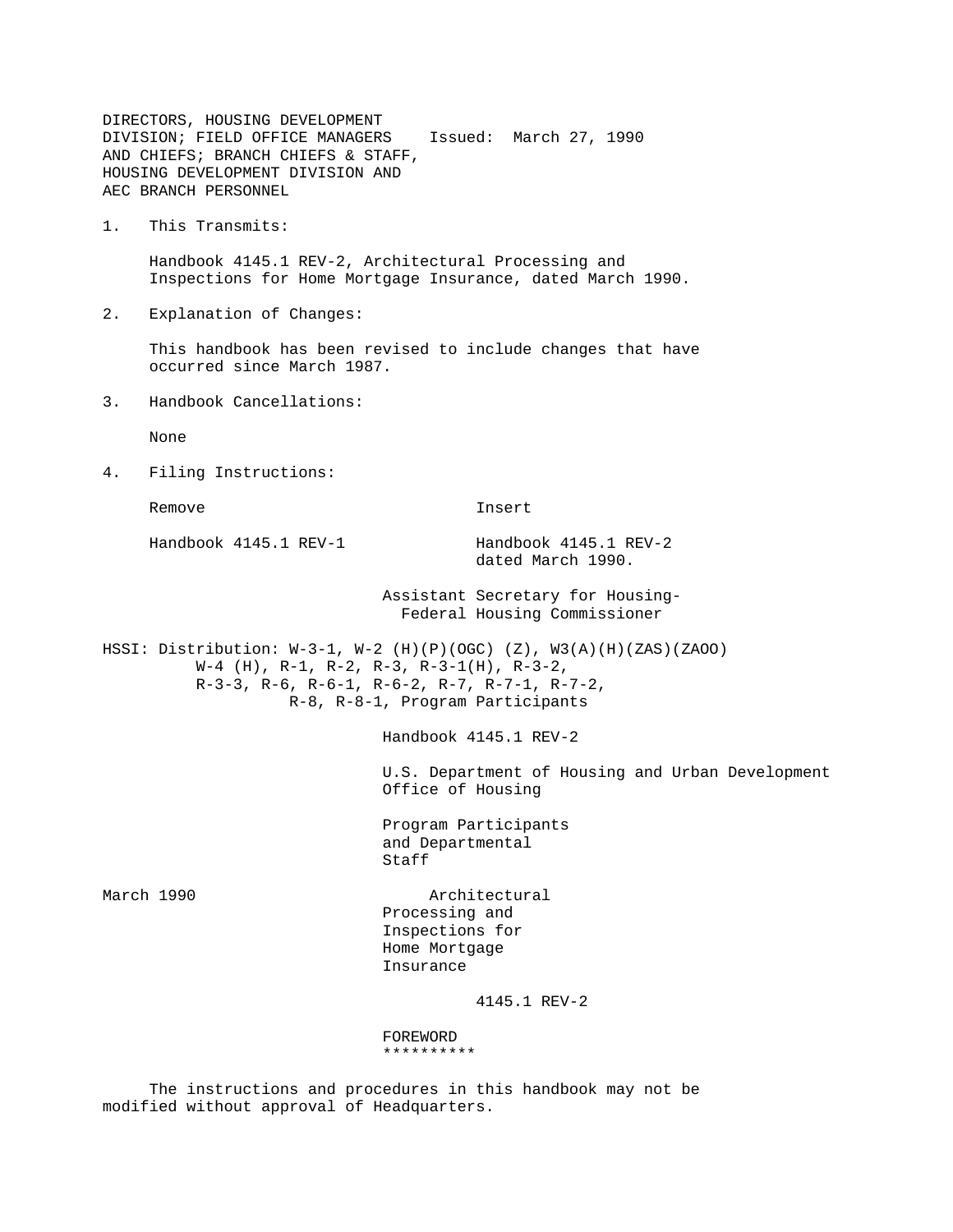## References:

| 1) 4000.4                      | Mortgagees' Guide to the Direct Endorsement<br>Program                                             |
|--------------------------------|----------------------------------------------------------------------------------------------------|
| 2<br>4020.1                    | HUD-FHA Underwriting Analysis                                                                      |
| 3) 4060.2                      | Mortgagee Review Board Handbook                                                                    |
| 4) 4070.1                      | Construction Complaints and Section 518(a)<br>and $(b)$                                            |
| 5) 4075.12                     | Central Water and Sewerage Systems                                                                 |
| 6) 4115.1                      | Administrative Instructions and Procedures                                                         |
| 7) 4115.3                      | Master Conditional Commitment Procedure                                                            |
| 8) 4135.1                      | Procedures for Approval of Single Family Proposed<br>Construction Applications in New Subdivisions |
| 9) 4140.1                      | Land Planning Principles for Home Mortgage<br>Insurance                                            |
| 10) 4140.3                     | Land Planning Data Sheet Handbook                                                                  |
| 11) 4150.1                     | Valuation Analysis for Home Mortgage Insurance                                                     |
| 12) 4160.1                     | Reconsideration (Before Endorsement) for Home<br>Mortgage Insurance                                |
| 13) 4170.1                     | Reconsideration (After Endorsement) for Home<br>Mortgage Insurance                                 |
|                                | i<br>3/90                                                                                          |
| 4145.1 REV-2                   |                                                                                                    |
| 14) 4190.1                     | Single Family Reports and Forms Catalog                                                            |
| 15) 4240.4                     | Rehabilitation Home Mortgage Insurance,<br>Section $203(k)$                                        |
| 16) 4265.1<br>Section $234(c)$ | Home Mortgage Insurance Condominium Units,                                                         |
| 17) 4310.5<br>Dwellings        | Property Disposition Handbook - One to Four Family                                                 |
| 18) 4330.1                     | Administration of Insured Home Mortgages                                                           |
| 19) 4905.1                     | Requirements for Existing Housing - One to<br>Four Family Living Units                             |
| 20) 4910.1                     | Minimum Property Standards for Multifamily Housing                                                 |
| 21) 4930.3                     | Permanent Foundations Guide for Manufactured Housing                                               |